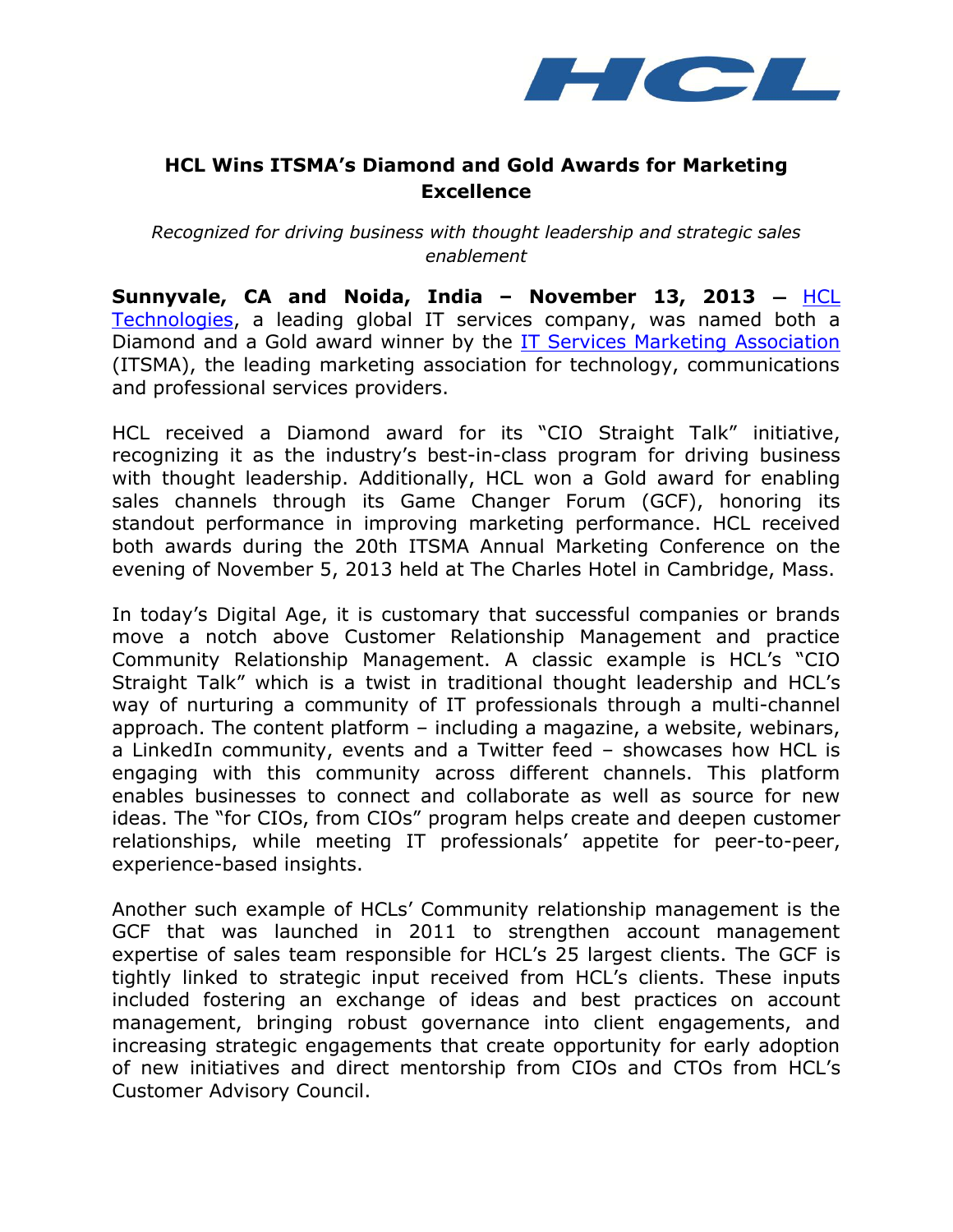

Lauding special achievement in business-to-business marketing programs, the **[ITSMA Marketing Excellence Awards](http://www.itsma.com/news/mea/)** are open to all companies that market and sell technology, telecommunications, or professional services or solutions. The awards program jury, consisting of members of ITSMA's senior executive staff, advisory board and outside industry experts, evaluates organizations on innovation, execution and business results. Now in its fifteenth year, the ITSMA award is a highly-regarded honor for companies that market and sell technology-related services and solutions.

"Receiving two awards from such a prestigious organization and longstanding program affirms the significance of HCL's investment in customer insights and it also validates our commitment to delivering customer-centric marketing services." said Krishnan Chatterjee, Head of Strategic Marketing for HCL Technologies.

"Each year, we receive a wide array of impressive submissions for the thought leadership category, and this year was no exception," said Dave Munn, President and Chief Executive Officer, ITSMA. "HCL's CIO Straight Talk program is truly innovative and demonstrated impressive results in connecting with CIOs, making it a standout initiative."

### **About ITSMA**

ITSMA specializes in helping companies market and sell services and solutions more effectively. We work with the world's leading technology, communications, and professional services providers to generate increased demand, strengthen customer relationships, and improve brand differentiation. ITSMA annual program clients include business leaders such as AT&T, Cisco, Deloitte, EMC, Fujitsu, Hewlett-Packard, IBM, Microsoft, SAP, and Tata Consultancy Services, among others. Our comprehensive research, consulting, and training on topics including ITSMA Account Based Marketing℠ , Brand Positioning, and Solutions Development provide the insight and experience companies need to improve business results. ITSMA is based near Boston, and has offices in London, Mumbai, and Tokyo. Learn more a[t www.itsma.com.](http://www.itsma.com/)

## **About HCL Technologies**

HCL Technologies is a leading global IT services company working with clients in the areas that impact and redefine the core of their businesses. Since its emergence on global landscape after its IPO in 1999, HCL has focused on 'transformational outsourcing', underlined by innovation and value creation, offering an integrated portfolio of services including software-led IT solutions, remote infrastructure management, engineering and R&D services and Business services. HCL leverages its extensive global offshore infrastructure and network of offices in 31 countries to provide holistic, multi-service delivery in key industry verticals including Financial Services, Manufacturing, Consumer Services, Public Services and Healthcare & Life sciences. HCL takes pride in its philosophy of 'Employees First, Customers Second' which empowers its 87,196 transformers to create real value for the customers. HCL Technologies, along with its subsidiaries, had consolidated revenues of US\$ 4.8 billion, as on September 30th 2013 (on LTM basis). For more information, please visit www.hcltech.com

#### **Forward-looking Statements**

Certain statements in this release are forward-looking statements, which involve a number of risks, uncertainties, assumptions and other factors that could cause actual results to differ materially from those in such forward-looking statements. All statements, other than statements of historical fact are statements that could be deemed forward looking statements, including but not limited to the statements containing the words 'planned', 'expects', 'believes',' strategy', 'opportunity', 'anticipates', 'hopes' or other similar words. The risks and uncertainties relating to these statements include, but are not limited to, risks and uncertainties regarding impact of pending regulatory proceedings,